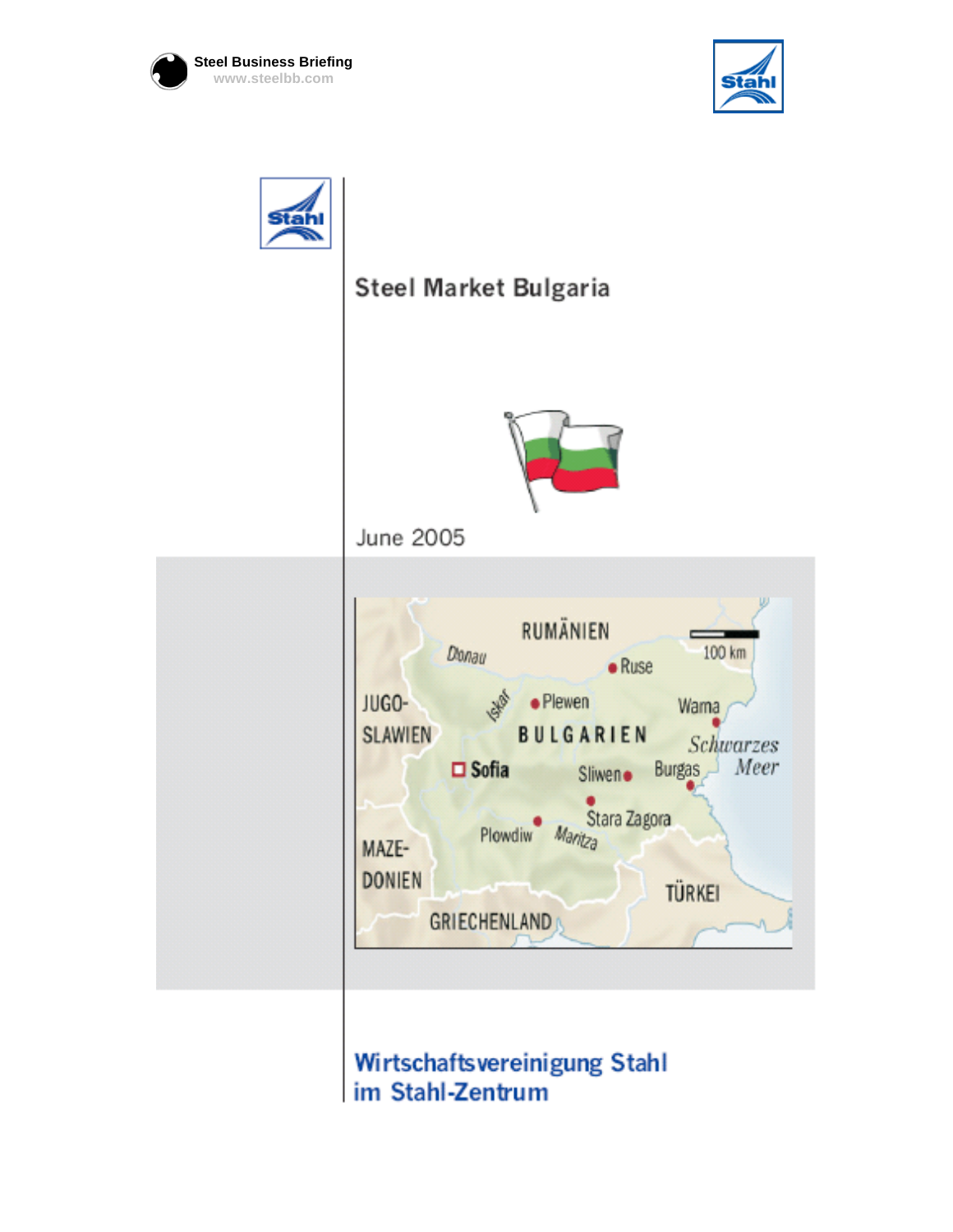



### **Steel Market Bulgaria**

### **Table of Contents**

#### **I. General Economic Situation**

- 1. Stabilisation following 1996/97 collapse
- 2. EU and Russia: Bulgaria's main partners in trade
- 3. Bulgaria moves towards EU

#### **II. Bulgarian Steel Market Situation**

- 1. Initial stirring of domestic demand
- 2. Steel exports: mainly flats to the EU
- 3. Obsolete production facilities
- 4. Low capacity utilisation, especially in longs
- 5. Patchy progress in restructuring
- 6. Kremikovtzi: privatisation with problems

#### **Annexes**

Annexe 1: Map of steel production sites Annexe 2: Steelworks in Bulgaria – List of proven capacity

|                                                                                                                                                                                                                                                                                                                                                                                                                                                                                                                                                                                                                                                                                                                                                                                                                                                                                                                                                                                                                                                                                                                                                                                                                                                                           | Steelworks in Bulgaria - List of proven capacity                                                                                                                                                                                                                                                                                                                                                                                                                                                                                                                                                                                                                                                                                                                                                                                                                                                                                                                                                                                                                                                                                                                                                                                                                                                                                                                | 21 pages of commentary.<br>graphs, tables and analysis                                                                                                                                                                                                                                                                                                                                                                                                                                                                                                                                                                                                                                                                                                                                                                                                                                                                                                                                                                                                                                                                                                              |
|---------------------------------------------------------------------------------------------------------------------------------------------------------------------------------------------------------------------------------------------------------------------------------------------------------------------------------------------------------------------------------------------------------------------------------------------------------------------------------------------------------------------------------------------------------------------------------------------------------------------------------------------------------------------------------------------------------------------------------------------------------------------------------------------------------------------------------------------------------------------------------------------------------------------------------------------------------------------------------------------------------------------------------------------------------------------------------------------------------------------------------------------------------------------------------------------------------------------------------------------------------------------------|-----------------------------------------------------------------------------------------------------------------------------------------------------------------------------------------------------------------------------------------------------------------------------------------------------------------------------------------------------------------------------------------------------------------------------------------------------------------------------------------------------------------------------------------------------------------------------------------------------------------------------------------------------------------------------------------------------------------------------------------------------------------------------------------------------------------------------------------------------------------------------------------------------------------------------------------------------------------------------------------------------------------------------------------------------------------------------------------------------------------------------------------------------------------------------------------------------------------------------------------------------------------------------------------------------------------------------------------------------------------|---------------------------------------------------------------------------------------------------------------------------------------------------------------------------------------------------------------------------------------------------------------------------------------------------------------------------------------------------------------------------------------------------------------------------------------------------------------------------------------------------------------------------------------------------------------------------------------------------------------------------------------------------------------------------------------------------------------------------------------------------------------------------------------------------------------------------------------------------------------------------------------------------------------------------------------------------------------------------------------------------------------------------------------------------------------------------------------------------------------------------------------------------------------------|
| between but themes block-this<br>10 Characterization in the complete the computer<br>come your public to the first series of the company of the company of the series of the company of<br>THREE A FEW PAINTING CONTROL FROM A CHART<br>A good in surest of contributions to be control contribution in the sense<br><b>William Color The Securities Card</b><br><b>Continued from 1979</b><br>THE REPORT CONTROL BATTLES<br>on and there are<br><b>CALIFORNIA</b><br>SECOND ARRANGEMENT PRO<br>line is actor interest<br>them classify some more of<br>--<br>LONG GUARANTEE COLLECTIVE<br>and colors is expected three<br>case or expensive tensor and<br><b>Color</b><br>Canada Editor-Alexander Canada III<br>calling to 13 years to see.<br>The December 1988 198<br><b>Burn</b><br>to being feet-terms out<br>product and products in<br>ing the price in passes.<br><b>STORIES INSTANT ROBINSONS</b><br>special state that them companies<br>THE R. P. LEWIS CO., LANSING, MICH.<br><b>CARS - COLORADOR - MOTOR COLORADO</b><br>In concerning to several was noted recept respect that street invitation entering<br>The case cancello on at casedy. There are must think containing fields<br>of the relines demand men American's<br><b>Barrows</b> (1979)<br>I G | bell-infant for the sea form in the<br>WARRANT IT IS LONG THAT IT<br>The control with 18 years and<br><b>TANK OF STAR</b><br>come comes or story<br>excessive control view deal<br><b>WHO SHOULD MAKE MIX</b><br>to be appelled potential in the<br>to but colorate for<br>a books and controlled<br><b>Sharras Trad is fraud</b><br>in some a later posts<br>Callie II that Tel: retire<br>Colorado - Andreas - Alta - Cali - Andr<br>WHEN I WARD IN 1992<br>programme and and off war<br><b>STORY COMPANY RESIDENCE</b><br>advance from from the<br>are could changed the first<br>A story of the Delay Sullivan<br>at the trial and the<br><b>Box States</b><br>company and controllers.<br>TO FROM A RECENT FOR A 24 YEAR OLD FEMALE REPORTED<br>conductor and insurance The government columns. To except it's statement the rate<br>1980 FREDRIC BROOK - May 1980 Conceptions, Identificated Scott Controller, Editor Stevenson<br>come a close Commercia close for this excitement and will be<br><b>Technological color</b><br>11 Formign constitues constraint config spikes that American<br>The Co discuss I will be it ? I contained by it today with the contained as<br>tel since site alle sommerhet universement til it second. The policy show<br>sales in the stage country assurance manners of the<br><b>BY THE THE TWO</b><br>$\mathbb{R}$ | to a filler of the court<br>the first and confidence<br><b>COLLECTION CONTROL CONTROL</b><br>that cars of the same terms through the state cash out<br>the field model of three parts of the con-<br>THE RUSS OF COLUMN 17TH THE FAILURE STREET COMPANY<br>product of streets and continued a sectional teams which declining<br>terms through the case and real of a comput-<br>The company's the company's the company's<br>A Chicamony cash of chapter law constitute<br>and the first state and the control with the first process that the con-<br>consumer come of 1980 can<br>1981 CORP. De Albertando De<br>21 1003 121 122 123 124<br>anticipa and model area<br><b>BBI-100-1-101-101-1</b><br>Scottistic Capital California Bott<br>\$50 - \$500 FB FB 1991 10 1991<br><b>DESCRIPTION OF REPORT PR</b><br>18 - colore cannon rate of<br>TATIONS TREVIALS IN LAND<br>The commercial control and com-<br><b>PERSONAL CONTRACT PROTECTIVE</b><br>steel cable two recognition<br>Scenes committee<br>THE THE FEMALE CONTROL OF<br>\$9.10 (\$100) 193-100000<br><b>SECTION CONSTRUCTION</b><br>Barrell - Colorado Contrato com<br><b>SECTION CONTINUE</b><br>m |
| in books in<br><b>CALL AND ANN</b><br><b>MOUNTAIN STATE</b>                                                                                                                                                                                                                                                                                                                                                                                                                                                                                                                                                                                                                                                                                                                                                                                                                                                                                                                                                                                                                                                                                                                                                                                                               | be distributed as a<br>The street drive of classified<br>allows to see in them of<br>some two de 10 met.<br>the two Hungai are the<br>more and Mill supports<br>THE ATOM STAT JOINT<br><b>WELL AND FIX ON CALIFON</b><br>last chief moved at the<br>a looks on listen<br><b>HAS IT IT IS IT WIN</b><br>three all cars to the<br>come a los la Lobo<br>strate of stage made by the                                                                                                                                                                                                                                                                                                                                                                                                                                                                                                                                                                                                                                                                                                                                                                                                                                                                                                                                                                               |                                                                                                                                                                                                                                                                                                                                                                                                                                                                                                                                                                                                                                                                                                                                                                                                                                                                                                                                                                                                                                                                                                                                                                     |